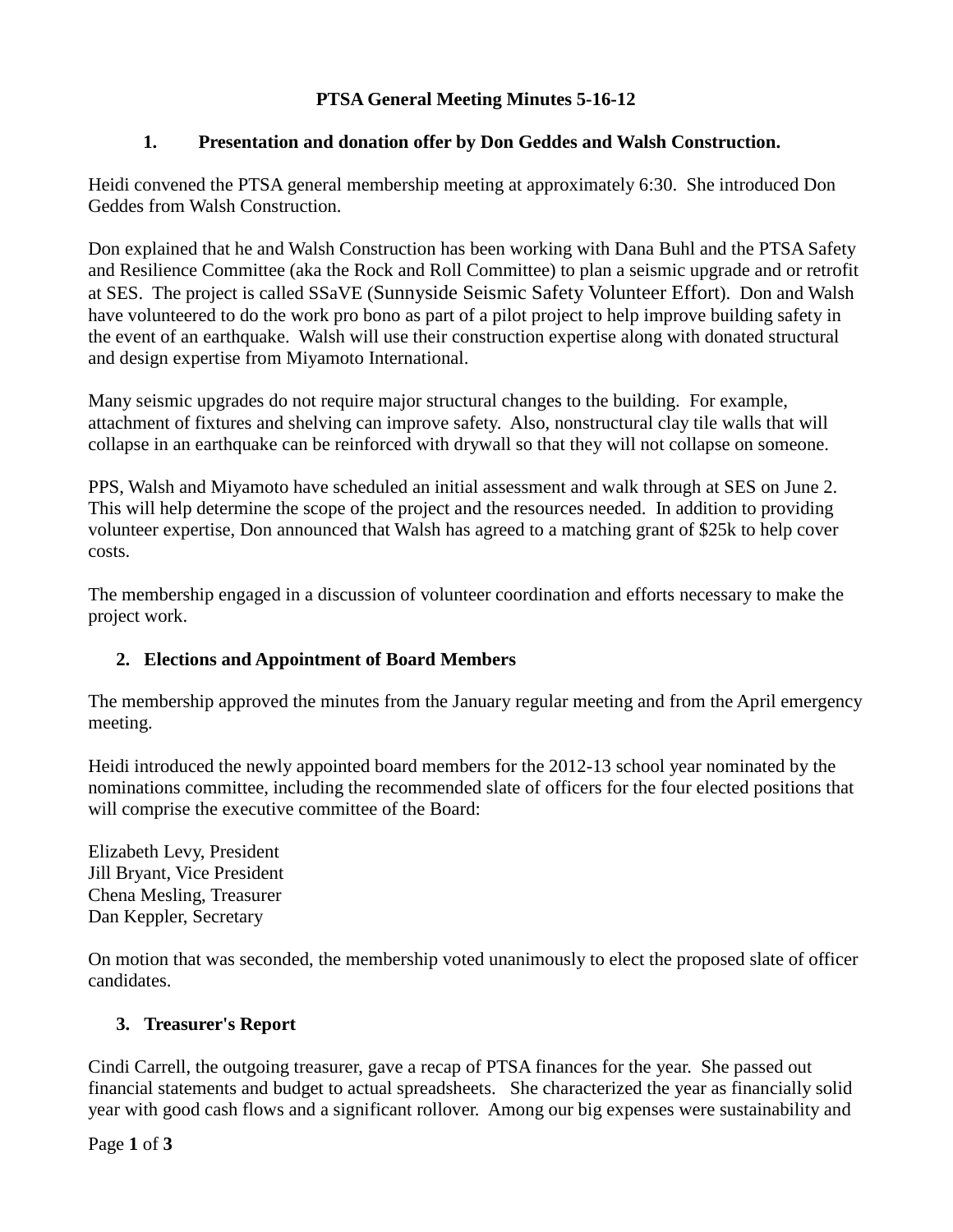\$20K for overnights. Among other things, the spring musical made money this year with a participation fee and two sold out shows.

Cindi described the circumstances that led the PTA to call an emergency budget meeting in April in response to an anticipated PPS FTE cuts at SES. The membership voted in that special meeting to free up \$28,300 to use for a grant to the SES Foundation account that could be used to help with staffing at the school. The membership approved up to  $$20k + $8,300$  in 2 phases depending on the need and the information we receive from PPS. PTA ended up moving \$15K to the Foundation and expects to move another \$9K. After the initial dire budget predictions, it turns out the school got back 1.61 FTE from PPS resulting from subsequent budget agreements, that originally had been taken away – so SES is unlikely to need to entire grant. The additional \$9K will add .09 FTA to help reinstate another middle school position leaving \$4,300 on table that we may not have to you. Amy discussed some of the workings of HR and the status of approving a .2 middle school assistant to assist with field study.

## **4. Approval of Budget for 2012-13 School Year**

Chena outlined the details of the proposed 2012-13 PTSA budget that the membership was being asked to approve. She noted that for the first time in recent memory, the budget was over \$100k. In addition to Chena's summary of the budget, there was a discussion of budgeting to match the Walsh grant for seismic upgrades. There was also a discussion of the amount of the rollover from this year and discussion of certain line items including the back to school ask, the spring musical, and them middle school play among other issues.

A motion to approve the budget was made and seconded. It passed unanimously by a voice vote.

#### **5. School Funding**

Heidi outlined organizations and ways to get involved in the public school funding policy debate. She then welcomed two guest speakers on the subject, Erin Barnett and Doug Wells.

Erin Barnett spoke first. She was surprised to see such a large turnout in a PTA meeting. She is a communication manager at PPS. She first described the current state of the PPS budget, including the tentative agreement with the City of Portland to help with funding in order to save staffing cuts. She mentioned that while this shows that interest groups can be brought together, it is only a temporary fix. Erin also described PPS' ongoing discussions to determine whether there will be a bond measure to help start rebuilding schools. She made a flyer available with the dates of public meetings on the subject of school building needs and the bond measure. She also said interested people can email comments to PPS: [schoolmoderization@pps.net.](mailto:schoolmoderization@pps.net)

Erin also described how the current budget situation evolved when PPS faced federal funding cut. She discussed the importance of parent advocacy in the next legislature. Several parents asked questions about the how funding was cobbled together with the city.

Doug Wells gave the next presentation. He is an SES parent, member of the Oregon Quality Education Commission, and is the COO and CFO at Children's Institute. He talked about the politics of educational funding, about quality model for funding. OQEC studies and determines how to improve the education model. Many of the schools that are doing the best are not following the old rules for how schools function. Oregon has a strong desire for local control. Doug described Roosevelt High